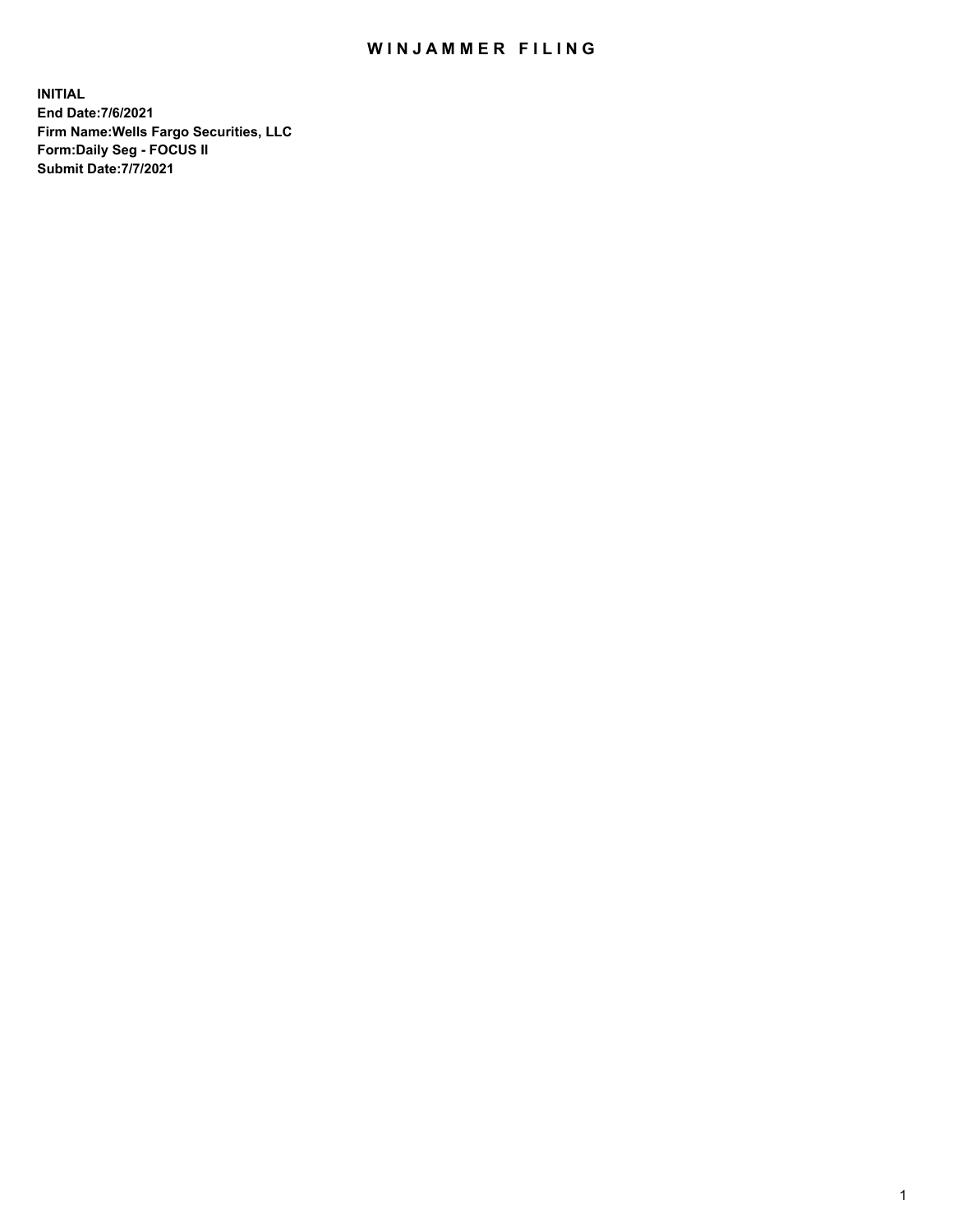**INITIAL End Date:7/6/2021 Firm Name:Wells Fargo Securities, LLC Form:Daily Seg - FOCUS II Submit Date:7/7/2021 Daily Segregation - Cover Page**

| Name of Company                                                                                                                                                                                                                                                                                                                | <b>Wells Fargo Securities LLC</b>               |
|--------------------------------------------------------------------------------------------------------------------------------------------------------------------------------------------------------------------------------------------------------------------------------------------------------------------------------|-------------------------------------------------|
| <b>Contact Name</b>                                                                                                                                                                                                                                                                                                            | <b>James Gnall</b>                              |
| <b>Contact Phone Number</b>                                                                                                                                                                                                                                                                                                    | 917-699-6822                                    |
| <b>Contact Email Address</b>                                                                                                                                                                                                                                                                                                   | james.w.gnall@wellsfargo.com                    |
| FCM's Customer Segregated Funds Residual Interest Target (choose one):<br>a. Minimum dollar amount: ; or<br>b. Minimum percentage of customer segregated funds required:% ; or<br>c. Dollar amount range between: and; or<br>d. Percentage range of customer segregated funds required between:% and%.                         | 270,000,000<br><u>0</u><br>00<br>0 <sub>0</sub> |
| FCM's Customer Secured Amount Funds Residual Interest Target (choose one):<br>a. Minimum dollar amount: ; or<br>b. Minimum percentage of customer secured funds required:%; or<br>c. Dollar amount range between: and; or<br>d. Percentage range of customer secured funds required between:% and%.                            | 40,000,000<br><u>0</u><br>00<br>0 <sub>0</sub>  |
| FCM's Cleared Swaps Customer Collateral Residual Interest Target (choose one):<br>a. Minimum dollar amount: ; or<br>b. Minimum percentage of cleared swaps customer collateral required:% ; or<br>c. Dollar amount range between: and; or<br>d. Percentage range of cleared swaps customer collateral required between:% and%. | 375,000,000<br><u>0</u><br>0 <sub>0</sub><br>00 |

Attach supporting documents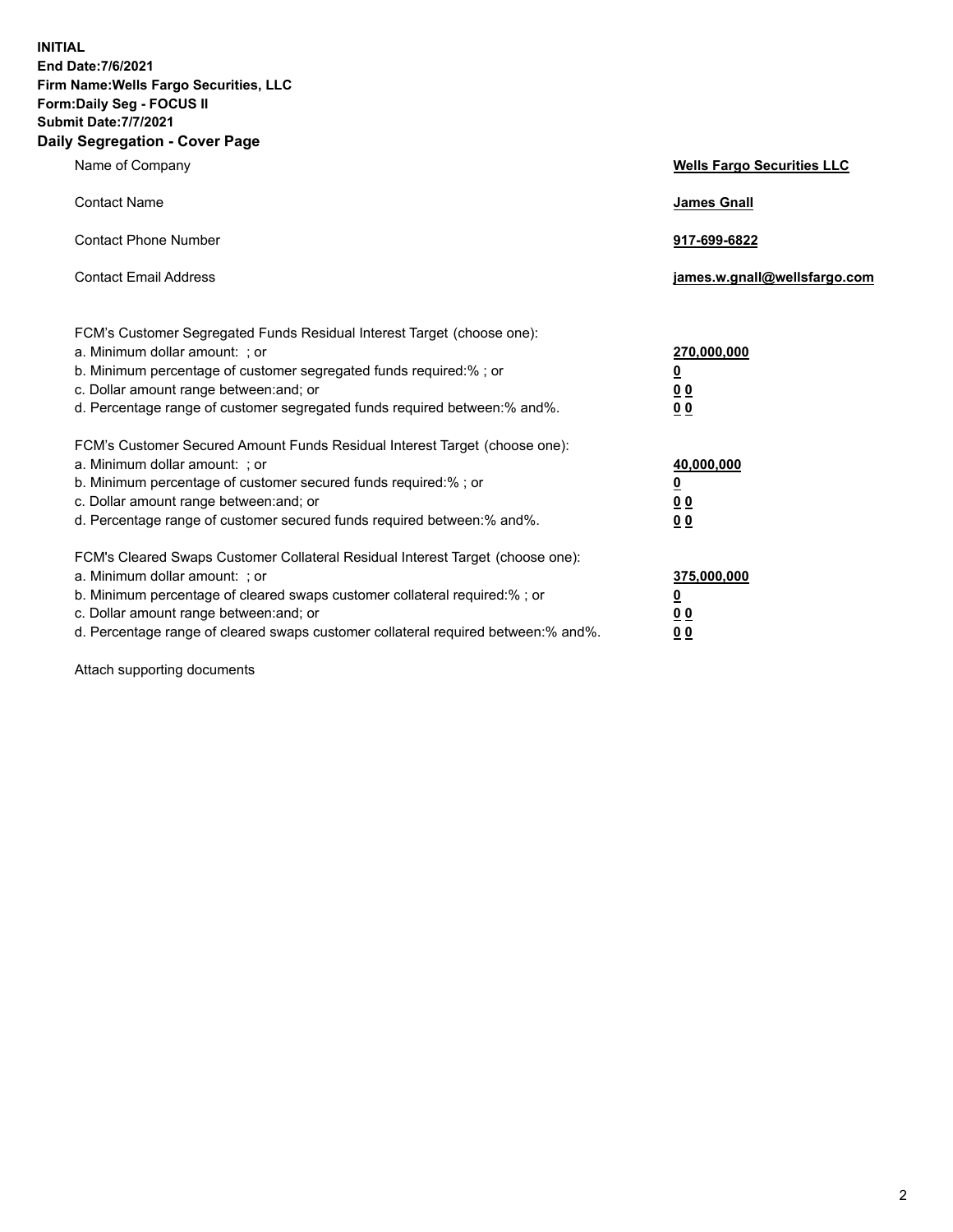**INITIAL End Date:7/6/2021 Firm Name:Wells Fargo Securities, LLC Form:Daily Seg - FOCUS II Submit Date:7/7/2021 Daily Segregation - Secured Amounts** Foreign Futures and Foreign Options Secured Amounts Amount required to be set aside pursuant to law, rule or regulation of a foreign government or a rule of a self-regulatory organization authorized thereunder 1. Net ledger balance - Foreign Futures and Foreign Option Trading - All Customers A. Cash **233,201,541** [7315]

- 2. Net unrealized profit (loss) in open futures contracts traded on a foreign board of trade **-16,367,022** [7325]
- 3. Exchange traded options
	- a. Market value of open option contracts purchased on a foreign board of trade **28** [7335]
	- b. Market value of open contracts granted (sold) on a foreign board of trade **-16,073** [7337]
- 4. Net equity (deficit) (add lines 1. 2. and 3.) **423,635,461** [7345]
- 5. Account liquidating to a deficit and account with a debit balances gross amount **7,712,532** [7351] Less: amount offset by customer owned securities **-7,704,677** [7352] **7,855** [7354]
- 6. Amount required to be set aside as the secured amount Net Liquidating Equity Method (add lines 4 and 5)
- 7. Greater of amount required to be set aside pursuant to foreign jurisdiction (above) or line 6.

## FUNDS DEPOSITED IN SEPARATE REGULATION 30.7 ACCOUNTS

- 1. Cash in banks
	- A. Banks located in the United States **66,699,661** [7500]
	- B. Other banks qualified under Regulation 30.7 **32,347,584** [7520] **99,047,245**
- 2. Securities
	- A. In safekeeping with banks located in the United States **127,589,028** [7540]
- B. In safekeeping with other banks qualified under Regulation 30.7 **0** [7560] **127,589,028** [7570]
- 3. Equities with registered futures commission merchants
	-
	-
	- C. Unrealized gain (loss) on open futures contracts **-36,978,316** [7600]
	- D. Value of long option contracts **28** [7610]
	-
- 4. Amounts held by clearing organizations of foreign boards of trade
	- A. Cash **0** [7640]
	- B. Securities **0** [7650]
	- C. Amount due to (from) clearing organization daily variation **0** [7660]
	- D. Value of long option contracts **0** [7670]
	- E. Value of short option contracts **0** [7675] **0** [7680]
- 5. Amounts held by members of foreign boards of trade
	-
	-
	- C. Unrealized gain (loss) on open futures contracts **16,612,622** [7720]
	- D. Value of long option contracts **0** [7730]
	- E. Value of short option contracts **0** [7735] **197,214,659** [7740]
- 6. Amounts with other depositories designated by a foreign board of trade **0** [7760]
- 7. Segregated funds on hand **0** [7765]
- 8. Total funds in separate section 30.7 accounts **544,646,830** [7770]
- 9. Excess (deficiency) Set Aside for Secured Amount (subtract line 7 Secured Statement Page 1 from Line 8)
- 10. Management Target Amount for Excess funds in separate section 30.7 accounts **40,000,000** [7780]
- 11. Excess (deficiency) funds in separate 30.7 accounts over (under) Management Target **81,003,514** [7785]
- **0** [7305]
- B. Securities (at market) **206,816,987** [7317]
	- **423,643,316** [7355]
	- **423,643,316** [7360]
	- [7530]
	-
- A. Cash **58,544,332** [7580] B. Securities **99,245,927** [7590] E. Value of short option contracts **-16,073** [7615] **120,795,898** [7620]
	-
- A. Cash **-19,515,155** [7700] B. Securities **200,117,192** [7710] **121,003,514** [7380]
	-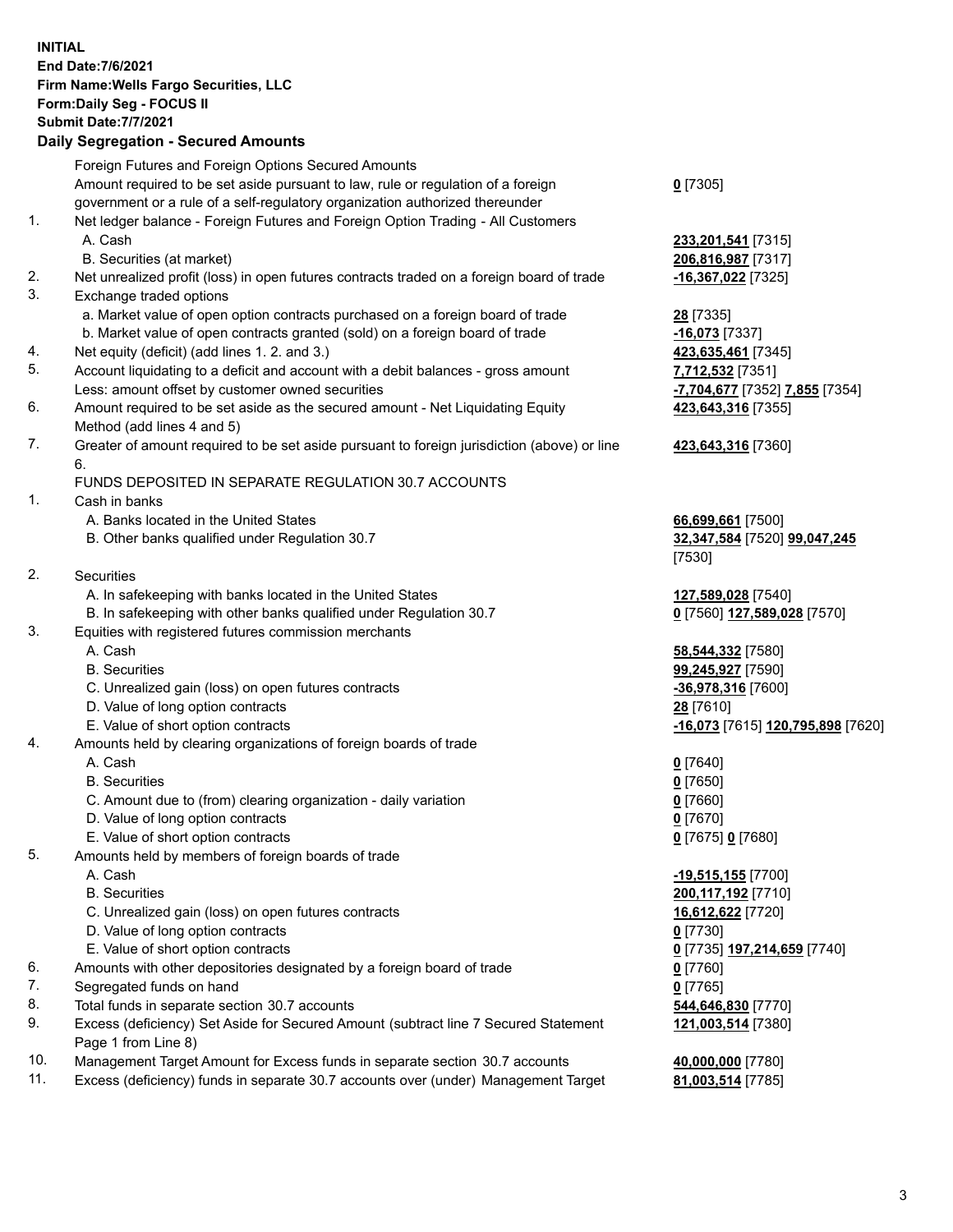**INITIAL End Date:7/6/2021 Firm Name:Wells Fargo Securities, LLC Form:Daily Seg - FOCUS II Submit Date:7/7/2021 Daily Segregation - Segregation Statement** SEGREGATION REQUIREMENTS(Section 4d(2) of the CEAct) 1. Net ledger balance A. Cash **4,057,378,046** [7010] B. Securities (at market) **1,947,988,081** [7020] 2. Net unrealized profit (loss) in open futures contracts traded on a contract market **-1,045,063,992** [7030] 3. Exchange traded options A. Add market value of open option contracts purchased on a contract market **1,274,151,552** [7032] B. Deduct market value of open option contracts granted (sold) on a contract market **-1,298,456,035** [7033] 4. Net equity (deficit) (add lines 1, 2 and 3) **4,935,997,652** [7040] 5. Accounts liquidating to a deficit and accounts with debit balances - gross amount **156,054,005** [7045] Less: amount offset by customer securities **-153,633,226** [7047] **2,420,779** [7050] 6. Amount required to be segregated (add lines 4 and 5) **4,938,418,431** [7060] FUNDS IN SEGREGATED ACCOUNTS 7. Deposited in segregated funds bank accounts A. Cash **175,860,082** [7070] B. Securities representing investments of customers' funds (at market) **80,002,837** [7080] C. Securities held for particular customers or option customers in lieu of cash (at market) **666,997,960** [7090] 8. Margins on deposit with derivatives clearing organizations of contract markets A. Cash **1,960,229,626** [7100] B. Securities representing investments of customers' funds (at market) **1,275,317,379** [7110] C. Securities held for particular customers or option customers in lieu of cash (at market) **1,280,990,121** [7120] 9. Net settlement from (to) derivatives clearing organizations of contract markets **23,578,271** [7130] 10. Exchange traded options A. Value of open long option contracts **1,274,151,552** [7132] B. Value of open short option contracts **-1,298,456,035** [7133] 11. Net equities with other FCMs A. Net liquidating equity **0** [7140] B. Securities representing investments of customers' funds (at market) **0** [7160] C. Securities held for particular customers or option customers in lieu of cash (at market) **0** [7170] 12. Segregated funds on hand **0** [7150] 13. Total amount in segregation (add lines 7 through 12) **5,438,671,793** [7180] 14. Excess (deficiency) funds in segregation (subtract line 6 from line 13) **500,253,362** [7190] 15. Management Target Amount for Excess funds in segregation **270,000,000** [7194] **230,253,362** [7198]

16. Excess (deficiency) funds in segregation over (under) Management Target Amount Excess